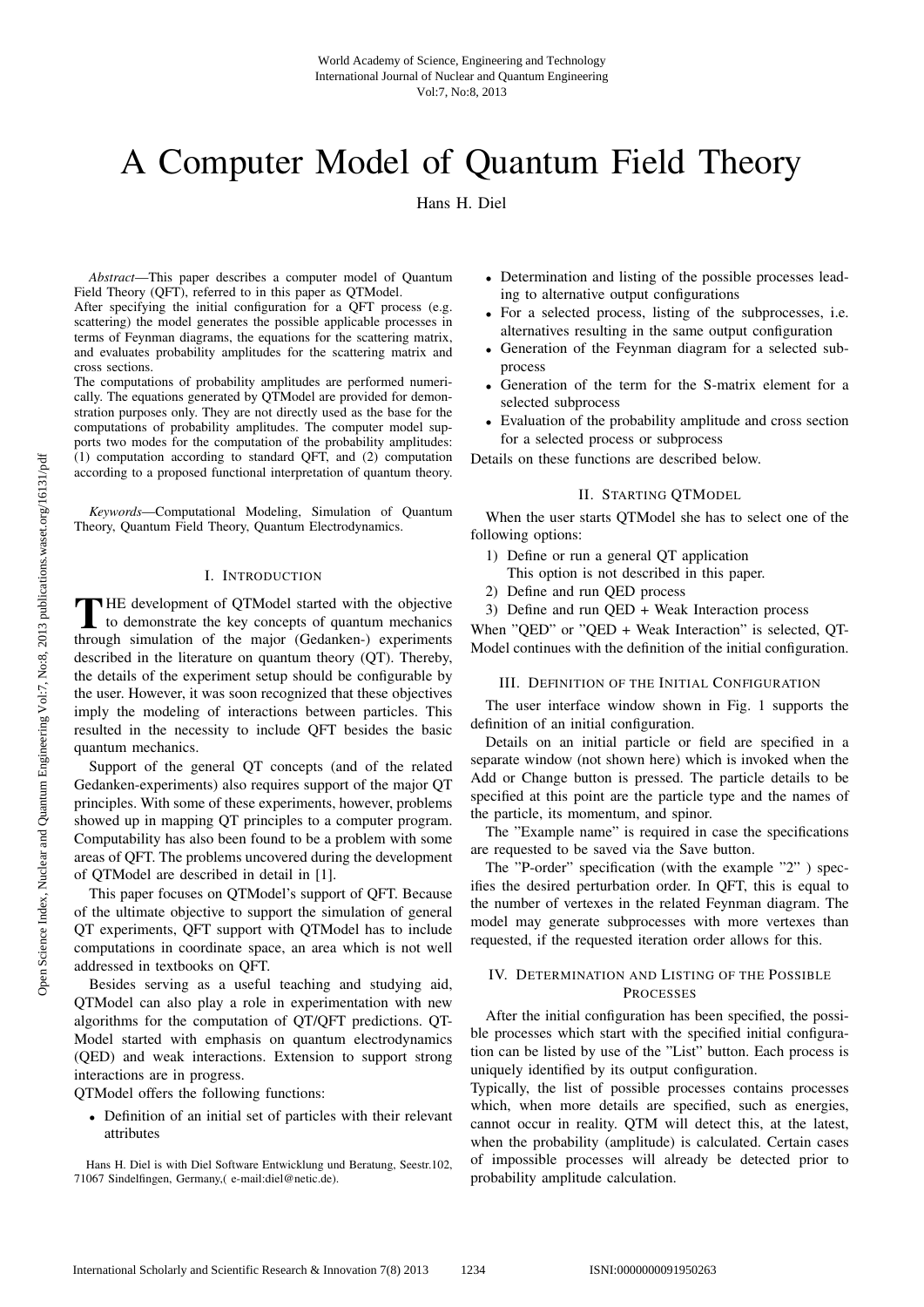|                                      |                                     |         | 2                   |
|--------------------------------------|-------------------------------------|---------|---------------------|
| List of initial particles and fields |                                     | P-order | $\overline{2}$      |
| Electron: e1<br>Positron: pos        |                                     |         | Add                 |
|                                      |                                     |         | <b>Delete</b>       |
|                                      |                                     |         |                     |
|                                      |                                     |         | Change              |
| List of possible processes           |                                     |         |                     |
|                                      | -> Bhabha Scattering -> Out: e-, e+ | ▲       | List                |
| Out:e-, e+, ph                       |                                     |         |                     |
| Out:ph<br>Out:e-, e+, ph, ph         |                                     | ≡       |                     |
| Out:e-, e-, e+, e+                   |                                     |         | <b>Subprocesses</b> |
| Out:ph, ph                           |                                     |         |                     |
| Out:e-, e+, ph, ph, ph               |                                     |         | Evaluate            |

Fig. 1. Definition of the initial configuration

## V. LISTING OF THE SUBPROCESSES

Typically, for a given process, there exists multiple alternatives, called subprocesses, resulting in identical output configuration. The list of subprocesses for a selected process may be displayed by use of the "Subprocesses" button.

In the example shown in Fig. 1, selection of the first process in the list ( $\overline{C}$  > BhabhaScattering − > Out : e−, e+"), with Iterations  $= 2$  and P-order  $= 2$ , results in the list shown in Fig. 2.

| Subprocesses   |                                                                          |            |  |  |  |  |  |
|----------------|--------------------------------------------------------------------------|------------|--|--|--|--|--|
| <b>Process</b> | Inte-, e+ -> Bhabha Scattering -> Out e-, e+                             |            |  |  |  |  |  |
|                | List of alternative subprocesses                                         |            |  |  |  |  |  |
|                | 1: unchanged(e-), unchanged(e+)                                          |            |  |  |  |  |  |
|                | 2: S1(e-)->(e-,ph)>>S0(e-, ph)->e-                                       |            |  |  |  |  |  |
|                | 3: S1(e-)->(e-,ph)>>S2(e+, ph)->e+                                       |            |  |  |  |  |  |
|                | 4: S3(e+)->(e+,ph)>>S0(e-, ph)->e-<br>5: S3(e+)->(e+,ph)>>S2(e+, ph)->e+ |            |  |  |  |  |  |
|                | 6: $S5(e-, e+)$ ->ph>> $S6(ph)$ -> $(e-, e+)$                            |            |  |  |  |  |  |
|                |                                                                          |            |  |  |  |  |  |
|                |                                                                          |            |  |  |  |  |  |
|                |                                                                          |            |  |  |  |  |  |
|                |                                                                          |            |  |  |  |  |  |
|                |                                                                          |            |  |  |  |  |  |
|                |                                                                          |            |  |  |  |  |  |
| Cancel         | <b>Gen.Term</b><br>Return<br>Reduce<br><b>Draw</b>                       | Eval.Ampl. |  |  |  |  |  |

#### Fig. 2. List of subprocesses

The various buttons support the following actions:

- Draw draw the Feynman diagram for the selected subprocess
- Gen.Term generate the term for the S-matrix element for the selected subprocess
- Eval.Ampl. evaluate the probability amplitude for the S-matrix element for the selected subprocess(es). With this action multiple subprocesses may be selected.
- Reduce reduce the list of subprocesses to eliminate (1) subprocesses with less vertexes than requested by P-order,

(2) subprocesses where some of the input particles do not interact, and (3) subprocesses which are equivalent.

#### VI. GENERATION OF THE FEYNMAN DIAGRAM

After the selection of a subprocess, the Feynman diagram for the subprocess can be displayed by pressing the "Draw" button. Fig. 3 shows two Feynman diagrams for Bhabha scattering.

If the appearance of the generated Feynman diagram is not completely satisfying for the user, certain drawing options and the placement of vertexes may be varied by use of the "Options" button. As shown in Fig. 4, the drawing options enable specification of:

- diagram flow either from "Bottom to top" or from "Left to right"
- whether names should be displayed for lines and vertexes
- whether names for the momenta should be displayed
- whether particle names should be derived from the particle type
- the title to be displayed with the diagram
- rearrangement of the diagram layout by changing coordinates of vertexes. The coordinates shown and the possibly modified coordinates refer to the "bottom to top" drawing.



Fig. 3. Two Feynman Diagrams for Bhabha Scattering

## VII. REDUCE SUBPROCESSES

The list of subprocesses generated by QTModel for a given process usually contains more subprocesses than the literature on QFT distinguishes for the respective process. The initial list generated by QTModel may be reduced by use of the "Reduce" button shown in Fig. 2. QTModel reduces the list of subprocess according to three criteria.

- 1) eliminate subprocesses with less vertexes than requested by P-order,
- 2) eliminate subprocesses where some of the input particles do not interact
- 3) eliminate subprocesses which are equivalent. Diagrams are considered equivalent if they result in identical terms and probability amplitudes.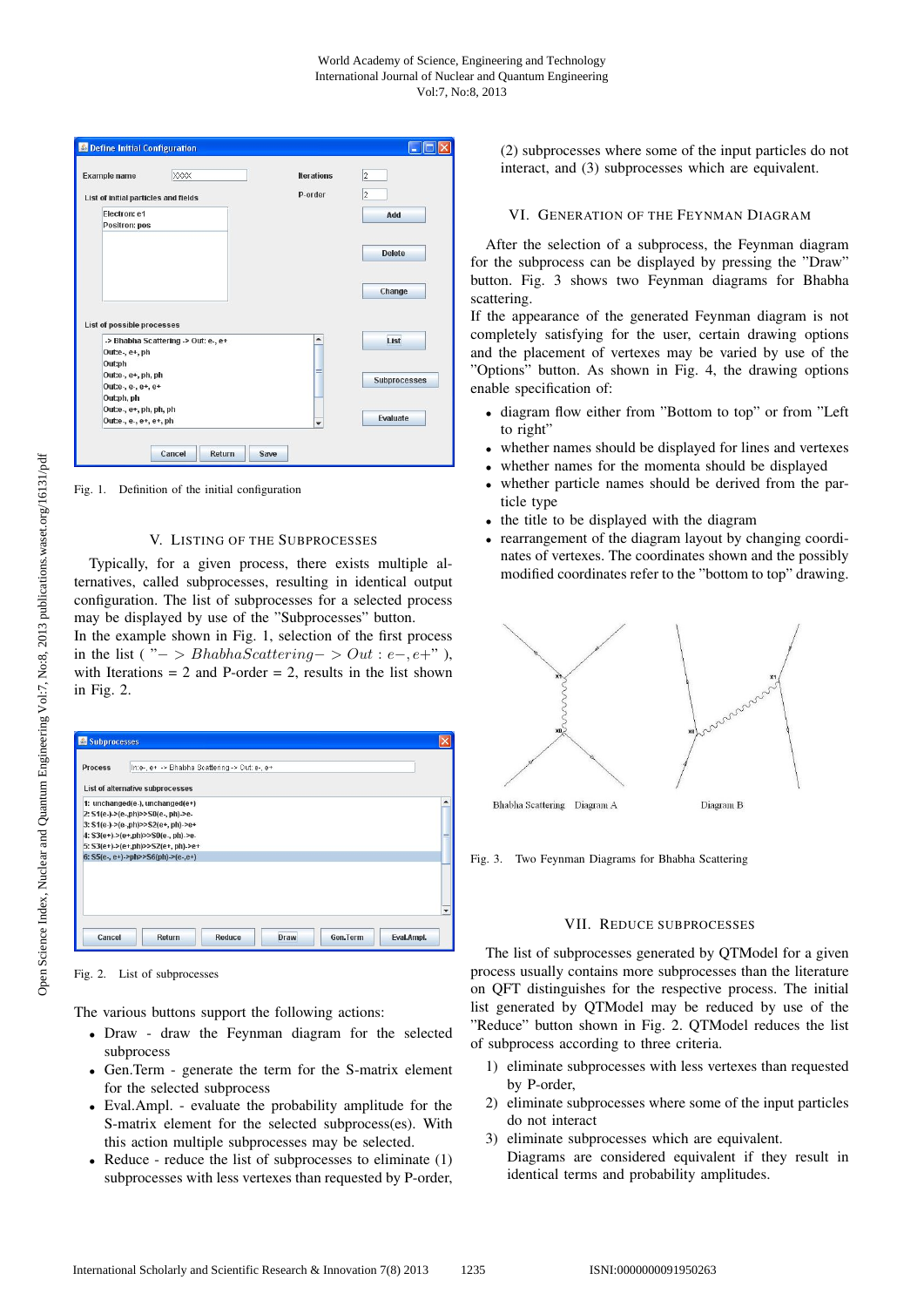#### World Academy of Science, Engineering and Technology International Journal of Nuclear and Quantum Engineering Vol:7, No:8, 2013

| Change Drawing Options                                               |                                                | Evaluate probability amplitude<br>$\vert x \vert$                                        | ß                                                                                                                   |
|----------------------------------------------------------------------|------------------------------------------------|------------------------------------------------------------------------------------------|---------------------------------------------------------------------------------------------------------------------|
| <b>Direction for time</b><br>C Bottom to top                         | $\overline{\mathbf{v}}$ Show names             | In:e-, e+ -> Bhabha Scattering -> Out: e-, e+<br>Title<br><b>List of particles</b>       |                                                                                                                     |
| CLeft to right<br>Title<br>$6: S5(e-, e+)$ ->ph>> $S6(ph)$ ->(e-,e+) | Show momenta<br>□ Show standard particle names | $ln:$ e1<br>In:pos<br>Out:e1'<br>Out:pos'                                                | <b>Particle Details</b>                                                                                             |
| Coordinates of vertex X0<br>300<br>Coordinates of vertex X1<br>300   | 367<br>234                                     | $\sqrt{5}$<br>MeV<br><b>Total energy</b><br>35-150<br>$0 - 180$<br>Angle(e1, e1')        | $\overline{\mathbf{v}}$ CoM frame<br>$\nabla$ momentum in z-direction<br>$\overline{\mathbf{v}}$ rotation symmetric |
|                                                                      |                                                | Probability amplitude<br><br>Probability<br>                                             | $\overline{\mathbf{v}}$ all spins undefined<br>□ open process                                                       |
| Cancel                                                               | Return                                         | Differential cross section<br>$\overline{\phantom{a}}$<br><b>Total cross section</b><br> |                                                                                                                     |
|                                                                      |                                                | Cancel<br>Return                                                                         | Std-OFT<br>Funct.Interpr.                                                                                           |

Fig. 4. Specify drawing options

## VIII. GENERATION OF THE S-MATRIX TERM

When generation of the S-matrix term is requested, a window is displayed which allows the specification of the names used in the generated S-matrix term. QTModel initializes the input fields by default names. Depending on the button pressed, the term is generated and displayed either in TeX format or in HTML format. In TeX format the term generated for Diagram A shown in Fig. 3 looks as follows

```
M =M = (-ie)^{2} \bar{v}(\vec{p}_{1}, s_{2}) \gamma_{\mu} u(\vec{p}_{1}, s_{1})\left(\frac{\nu}{nu} / (p_{1} + p_{2}) \right)(-igˆ{\mu\nu}/(p_{1} + p_{2})ˆ{2})
   \begin{array}{ccc} \n\frac{1}{2} & \frac{1}{2} & \frac{1}{2} & \frac{1}{2} & \frac{1}{2} & \frac{1}{2} & \frac{1}{2} & \frac{1}{2} & \frac{1}{2} & \frac{1}{2} & \frac{1}{2} & \frac{1}{2} & \frac{1}{2} & \frac{1}{2} & \frac{1}{2} & \frac{1}{2} & \frac{1}{2} & \frac{1}{2} & \frac{1}{2} & \frac{1}{2} & \frac{1}{2} & \frac{1}{2} & \frac{1}{2} & \frac{1}{2} & \frac{1}{2} & \frac{1}{2} & \frac{\langle \cdot \rangle = \langle \cdot \rangle ) so \langle \cdot \rangle = \langle \cdot \rangle
```
This cryptic notation is not directly readable by the user. In order to make it readable the user has to include it in a TeX processor. The above text would then result in the following:

 $M = (-ie)^2 \bar{v}(\vec{p}_2, s_2) \gamma_\mu u(\vec{p}_1, s_1) (-ig^{\mu\nu}/(p_1 + p_2)^2)$  $\bar{u}(\vec{p}'_1, s'_1)\gamma_{\nu}v(\vec{p}'_2, s'_2)$ <br>Similarly concreted

Similarly, generated HTML text has to be included in a HTML processor (e.g. Internet browser ) to make it readable.

The generated term assumes computation in momentum space.

## IX. EVALUATION OF THE PROBABILITY AMPLITUDE

The probability amplitude may be evaluated for a given process or for a selected (set of) subprocesses. If it is invoked without selecting a set of subprocesses, QTModel determines the set of applicable subprocesses according to the QFT rules.

When the probability amplitude for a complete process (e.g. Bhabha scattering) is to be evaluated, this is accomplished by the superposition of the applicable subprocesses. This may mean summation or subtraction of the probability amplitudes.

As the major result of the "Evaluate" function, the probability amplitude for a (set of) subprocess(es) or a complete process is evaluated. Further results, such as the scattering

Fig. 5. Evaluate probability amplitude - summary of parameters

probability, the differential or total cross section or the decay rate may be derived from the probability amplitude and are provided by QTModel.

Before the probability amplitude can be evaluated by QT-Model, further parameters have to be provided by the user. Some global parameters (e.g. total energy) may be entered at the window shown in Fig. 5. Attributes such as momentum, helicity and position of the individual external particles are entered by pressing the "Particle Details" button. Particle details may be omitted if global parameters such as energy and angle are specified, and the momentum of the in-particles is in z-direction and a two body rotation symmetrical process can be assumed. The determination of the attributes of the individual particles then depends on whether or not "CoM frame" ( center of mass frame ) is requested. If "CoM frame" is not requested, "Lab frame" is assumed. Specification of parameter ranges for the energy or the scattering angle results in curves displayed graphically (see for example Fig. 6).

The window also supports specification (i.e. changing) the title for the (sub-) process being evaluated. This may be useful if the evaluation results in curves being displayed and then copied to text documents.

The evaluation of the probability amplitude can be requested either by computations based on standard QFT ( Button "Std-QFT" ) or by execution according to the functional interpretation (Button "Funct.Interpr." ).

*1) Computation in Momentum Space:* Computation in momentum space is the typical kind of computation described in QFT textbooks (see [2], [3], [4], [5] ). Special case specifications such as "center of mass frame", "momentum in z-direction" and "rotation symmetric" are used just for easier determination of the initial parameters (e.g. momentum ). They have no effect on the subsequent evaluation of the probability amplitude. If the spin of the particles is not explicitly specified, it is assumed to be "undefined" and this means that the average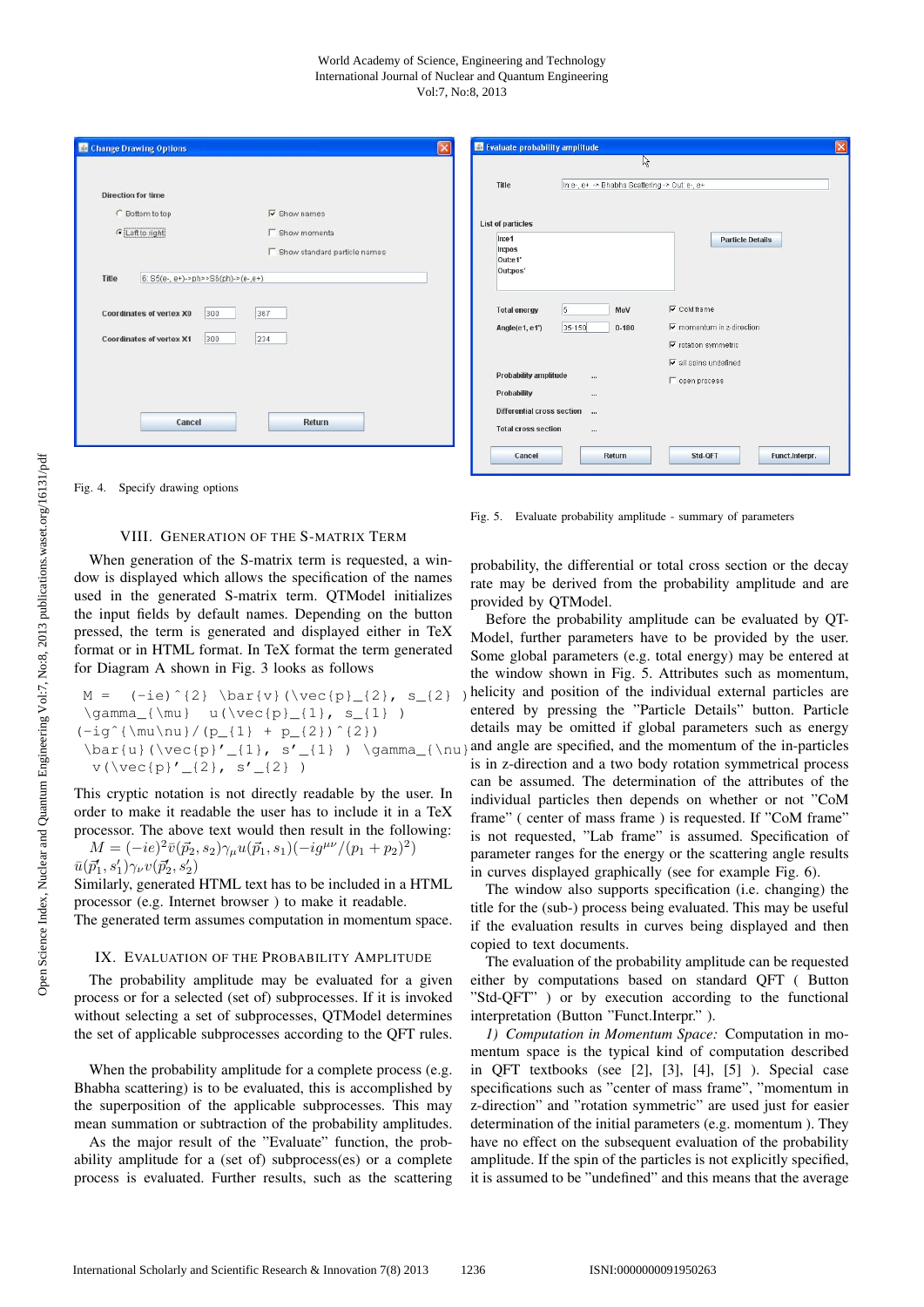or the sum of the possible spin combinations is evaluated.

If ranges are specified for the total energy, or for the scattering angle, the evaluation results in curves displayed by QTModel. For example, the result of the evaluation of Bhabha scattering with parameters shown in Fig. 5, is shown in Fig. 6. As can be seen in Fig. 6, three types of evaluation results may



Fig. 6. Result of "Eval.Ampl." for Bhabha scattering

be requested by pressing the respective button. If "Probability" is requested, the main result of the evaluation, the square of the probability amplitude  $|M|^2$ , is shown. "Diff.CrossSection" shows the differential cross section. "TotalCrossSection" is the integration of the differential cross section for the specified range of scattering angles.

#### X. SIMULATION EXAMPLES

The following describes major simulation examples. The main criteria for the selection of the examples was the availability of comparable computation results in literature ( the literature sources are not mentioned in detail).

# *A. Tauon pair creation,*  $e^-e^+ \rightarrow \tau^- \tau^+$

The scattering of electron - positron normally results in an electron - positron pair with changed momentum (i.e. direction of movement). When the initial electron - positron pair has a high enough energy, the scattering may also result in different particle types, for example tauons. The example starts by specifying as the initial configuration an electron e1 and a positron pos as shown in Fig. 1. The list of possible processes obtained by pressing the "List" button contains as the last entry "Out:tau-,tau+" as shown in Fig. 7 ( in Fig. 1 the list would have to be scrolled down). Selection of the "Out:tau-,tau+" process and pressing "Subprocesses" leads to a window like the one shown in Fig. 2. However, with the tauon pair creation, the list of subprocesses contains just one entry, namely "In:e-, e+ Out: tau-, tau+, subprocess: S5 ...  $\rightarrow$ (tau-,tau+) ".



Fig. 7. List of processes including tauon pair creation



Fig. 8. Feynman diagram for the tauon pair creation  $e^-e^+ \rightarrow \tau^-\tau^+$ 

For this subprocess QTModel supports the generation of the scattering matrix term, the display of the Feynman diagram, and the evaluation of the scattering probabilities and cross section. Pressing the "Draw" button in Fig. 2 results in the Feynman diagram shown in Fig. 8.

The diagram shown in Fig. 8 is similar to Diagram A for Bhabha scattering (see Fig. 3).

The term generated when pressing "GenTerm" appears as  
\n
$$
M = (-ie)^2 [\bar{v}(p2, s_2)\gamma_\mu u(p1, s_1)](-ig^{\mu\nu}/(p1 + p2)^2)]
$$
\n
$$
\bar{u}(p(Tauonm0), s_3)\gamma_\nu v(p(Tauonp0), s_4)].
$$
\nInvocation of the "Eval.Ampl." function (via the respective

button) leads to the window shown in Fig. 5 with parameters according to the present example. As an example, let us assume we are interested in the differential cross section for the total energy 10 GeV and the range of scattering angles between 0 and 180 degrees. These parameters can be directly entered; there is no need to specify the details for the ingoing and outgoing particles. Pressing "Std-QFT" invokes the evaluation of the probability amplitudes and the differential cross section. The result of the evaluation is shown in Fig. 9.

*B. Tauon pair creation,*  $e^-e^+ \rightarrow \tau^- \tau^+$ *, including weak interaction*

The tauon pair creation described above disregards weak interaction. When weak interactions are included (by starting QTModel accordingly), there is a further process which has to be considered. For the process shown in Fig. 10 the virtual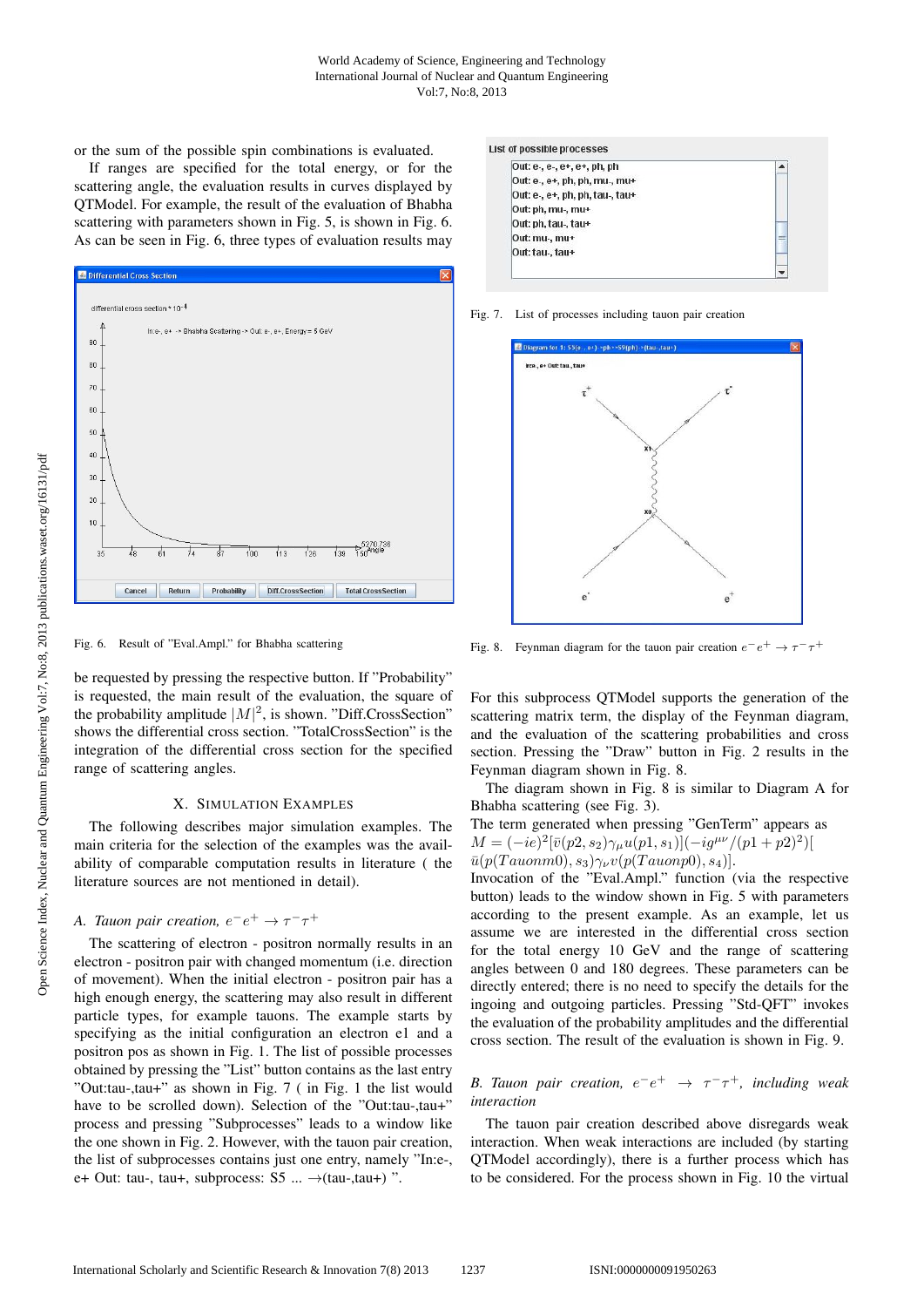#### World Academy of Science, Engineering and Technology International Journal of Nuclear and Quantum Engineering Vol:7, No:8, 2013



Fig. 9. Differential cross section for tauon pair creation  $e^-e^+ \rightarrow \tau^- \tau^+$ 



Fig. 10. Diagram for tauon pair creation including Z0 interaction

particle between the electron-positron pair and the tauon pair is Z0. The term associated with the diagram shown in Fig. 10 is generated by QTModel as

$$
M_{weak} = (-iq_z/2)^2 [\bar{v}(p2, s_2)\gamma^{\mu}(c_v - c_a \gamma^5)u(p1, s_1)]
$$
  

$$
\frac{i(g_{\mu\nu} - q_{\mu}q_{\nu}/(M_Z^2 c^2))}{q^2 - M_Z^2 c^2 + i\hbar M_Z \Gamma_Z} [\bar{u}(p(Tauonm0), s_3)\gamma^{\nu}(c_v - c_a \gamma^5)
$$
  

$$
v(p(Tauonp0), s_4)]
$$

This amplitude has to be added to the amplitude described above in section 10.1 to obtain the total amplitude.<br> $M_{total} = M_{OED} + M_{weak}$ .

$$
M_{total} = M_{QED} + M_{weak}.
$$

The "Eval.Ampl." function now considers both diagrams. Choosing as evaluation parameters an energy range of 5 to 100 GeV and an angle of 90 degrees results in the differential cross section curve shown in Fig. 11. The peak at the low energy is due to the QED contribution. The weak interaction through Z0 becomes significant at the high energies.

#### *C. Bhabha Scattering*

This section summarizes the various pieces related to Bhabha scattering which has been the guiding example throughout this paper. Bhabha scattering means electronpositron scattering with both the electron and the positron surviving with possibly changed momentum direction.



Fig. 11. Differential cross section for tauon pair creation, including weak interaction

Bhabha scattering is selected by specifying an initial configuration consisting of an electron and a positron. QTModel generates the list of possible processes as shown in Fig. 1. In the resulting list of possible processes, the first is the one where the output configuration is identical with the input configuration.

Selecting the first process in the list ( $"$  - > BhabhaScattering− > Out : e−, e+") and pressing the "Subprocesses" button leads to the window shown in Fig. 2. The list of subprocesses shown in this figure shows six subprocesses. With the listed subprocesses 1.,2., and 5. the involved particles (electron and positron ) do not interact, which makes them irrelevant for further QFT modeling.The list also contains subprocesses 3. and 4. which, for the purpose set of QFT computation are considered equivalent. This classification of the subprocesses may be obtained by use of the "Reduce" button.

Further functions provided in the window shown in Fig. 2 are "Draw", "Gen.Term" and "Eval.Ampl.". Draw and Gen.Term must be applied to a specific subprocess. Selection of, for example, list element 6 leads to the diagram A shown in Fig. 3. The generated term, when copied into a LaTeX document source such as that of the present paper, appears as follows

$$
M = (-ie)^{2} [\bar{v}(p2, s_2)\gamma^{\mu} u(p1, s_1)](-ig_{\mu\nu}/(p1 + p2)^{2})[\bar{u}(p1', s'_1)\gamma^{\nu} v(p2', s'_2)]
$$

The most elaborate function of QTModel is "Eval.Ampl.". The function may be applied to individual subprocesses, to sets of subprocesses selected by the user, or to the whole process ( Bhabha scattering) . Selection of individual subprocesses or sets of subprocesses may be of theoretical interest, but makes sense only if the user knows how to interpret the results of the evaluation. Normally, "Eval.Ampl." should be applied to the whole process.

Eval.Ampl for the whole Bhabha scattering process leads to the window shown in Fig. 5. Before presenting this window, QTModel has to determine which of the subprocesses listed in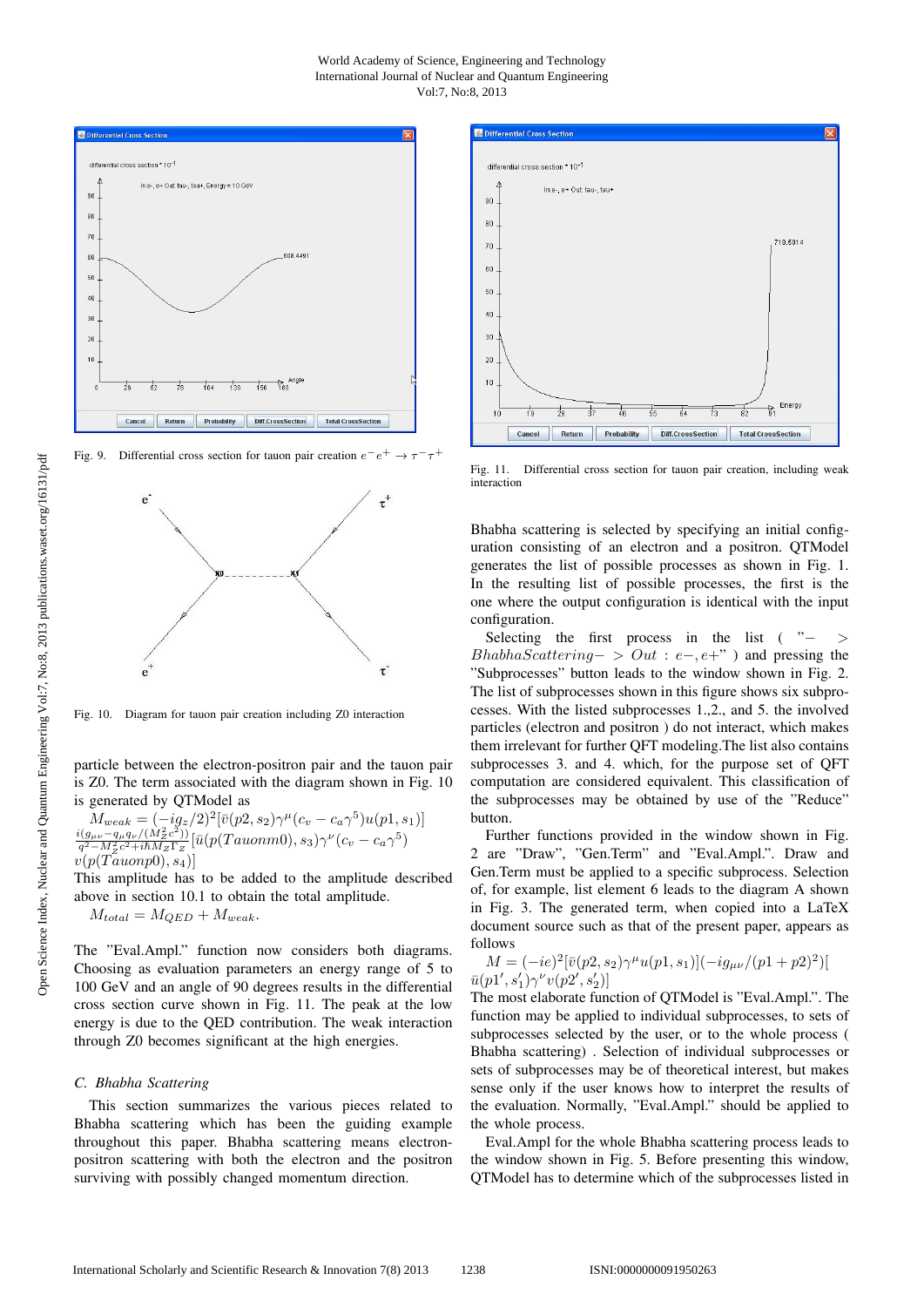Fig. 2 have to be used for the evaluation of the probability amplitude. QTModel decides this according to the rules described in section 7 "Reduce subprocesses". QTModel determines that the two subprocesses whose diagrams are shown in Fig. 3 have to be included, and that the respective probability amplitudes have to be subtracted.

 $M_{total} = M_A - M_B$ 

For the more detailed parameters in the example it is assumed that initial momenta are in z-direction, the centerof-mass frame, and rotation symmetry. When this is marked with the window shown in Fig. 5, it is sufficient to specify only the total energy ( 5 GeV) and the scattering angle ( 45 - 130 degree). By use of the "Std-QFT" button, the following can be displayed: the distribution of probabilities, the differential cross sections, and the total cross section. Fig. 6 shows the distribution of the differential cross section.

#### *D. Compton Scattering*



Fig. 12. Diagrams of Compton scattering

Compton scattering means photon - electron scattering,  $e^ \gamma \rightarrow e^ \gamma$ . Specification of the initial and final configuration is trivial, and therefore not further described here. For the evaluation of probability amplitudes and cross sections, the two diagrams shown in Fig. 12 are applicable. This time, however, the respective probability amplitudes have to be added.

 $M_{total} = M_A + M_B$ with  $M_A = (-ie)^2 \epsilon_\nu (p2, \lambda) \epsilon_\mu (p2', \lambda) [\bar{u}'(p1', s_1')$  $\gamma^{\nu}i/(\gamma^{l}(p1-p2')_l-m)\gamma^{\mu}u(p1,s_1)]$  $M_B = (-ie)^2 \epsilon_\mu(p_2, \lambda) \epsilon_\nu(p_2', \lambda) [\bar{u}'(p_1', s_1')$  $\gamma^{\nu}i/(\gamma^{\ell}(p1+p2)l-m)\gamma^{\mu}u(p1,s_1)]$ <br>For photon electron esottoring the set

For photon-electron scattering, the center-of-mass-frame does not make sense. Therefore, "CoM frame" is turned off at the respective checkbox shown in Fig. 5. If global parameters are specified as energy  $= 0.511$  MeV and the range of angles = 0 to 180 degrees, QTModel computes the values for the individual particle attributes. The energy relationship of the outgoing photon to the ingoing photon is determined according to the formula mentioned in QFT literature, for example [3]. The formula is

 $\omega' = \frac{m\omega}{m + \omega(1 - cos\theta)}$ <br>where  $\theta$  is the scattering angle.



Fig. 13. Differential Cross Section for Compton Scattering

Evaluation of the probability amplitudes for the energy  $= 0.511$ MeV and the range of angles 0 to 180 degrees results in Fig. 13. The result is in accordance with the results obtained from the Klein-Nishina formula (see [3]).

#### *E. Moeller Scattering*

Moeller scattering means scattering of two electrons,  $e^-e^- \rightarrow e^-e^-$ . Specification of the initial and final configuration is similar to that described above for Bhabha scattering. For the evaluation of probability amplitudes and cross sections, the two diagrams shown in Fig. 14 are applicable.

The diagrams may be obtained by use of "Draw" in Fig. 2.



Fig. 14. Diagrams for Moeller Scattering

Using "GenTerm" offers for diagramA the term

 $\tilde{M}_A = (-ie)^2 [\bar{u'}(p_1', s'_1) \gamma^{\mu} u(p_1, s_1)](-ig_{\mu\nu}/(p_1 - p_1')^2)]$  $\bar{v'}(p2',s_2')\gamma^\nu v(p2,s_2)]$ and for diagramB the term

 $M_B = (-ie)^2 [\bar{u'}(p2', s_2')\gamma^{\nu}u(p1, s_1)](-ig_{\mu\nu}/(p2 - p1')^2)]$  $\bar{v'}(p1',s_1')\gamma^\mu v(p2,s_2)]$ 

When evaluation of the probability amplitudes is requested, QTModel decides that those for diagramA and diagramB have to be subtracted.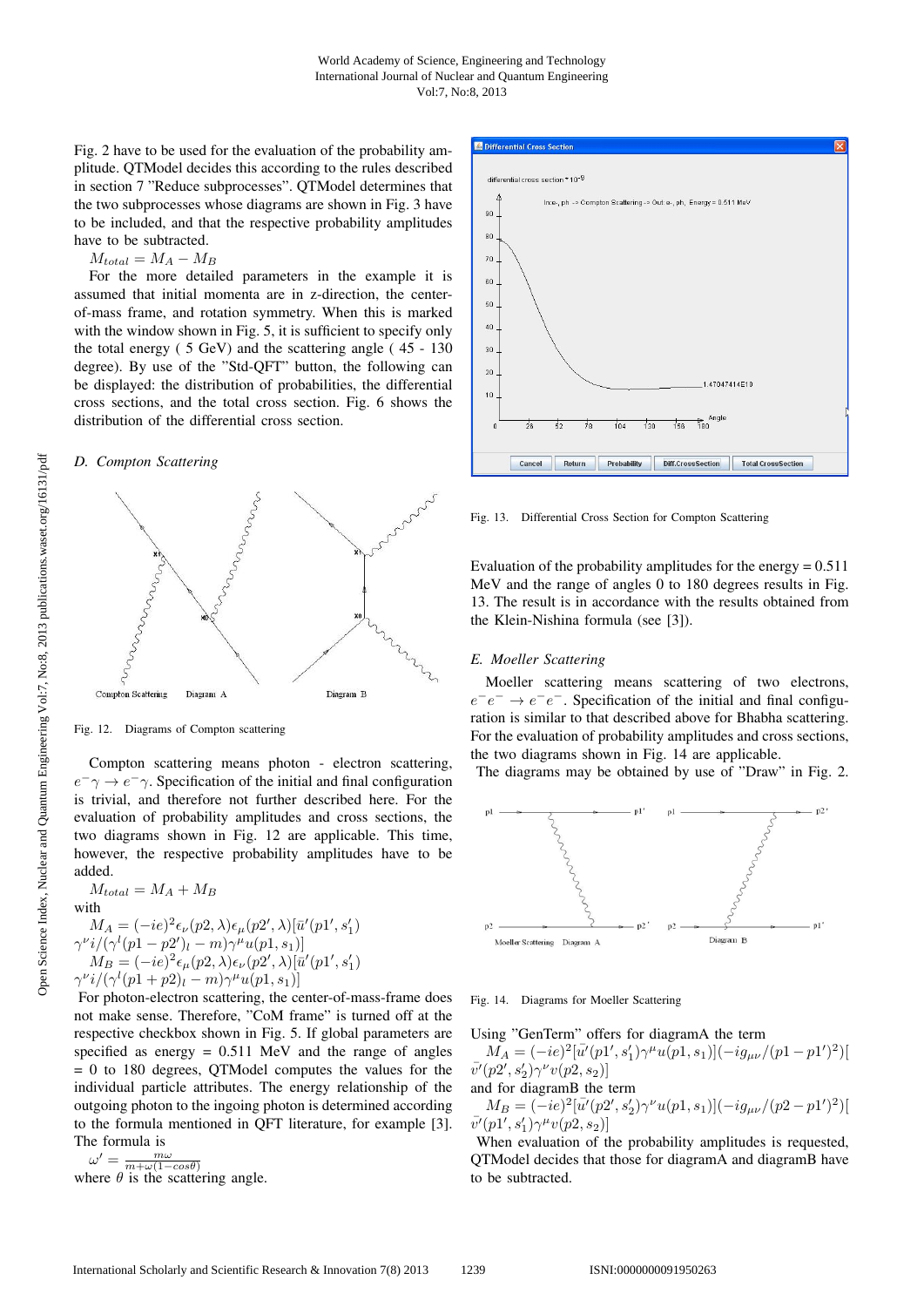#### World Academy of Science, Engineering and Technology International Journal of Nuclear and Quantum Engineering Vol:7, No:8, 2013



Fig. 15. Probability  $|M|^2$  for Moeller Scattering

 $M_{total} = M_A - M_B$ 

The results of evaluation of probability amplitudes for energy = 500 MeV and the range of angles 5 to 175 degrees are shown in Fig. 15.

*F. Z0 Decay,*  $Z0 \to e^{-}$ ,  $e^{+}$ 



Fig. 16. Diagram for Z0-Decay

The Z0 particle belongs to the weak interacting particles. Z0 decays into fermion pairs (  $Z0 \rightarrow e^-$ ,  $e^+$ , or  $Z0 \rightarrow \tau^-$ ,  $\tau^+$ , or  $Z_0 \to \mu^-$ ,  $\mu^+$ ), neutrino pairs, or quark pairs. Here, decay  $Z0 \rightarrow e^-$ ,  $e^+$  is described.

As the initial configuration, only a single particle, the Z0, has to be specified. When listing the possible processes ( via List button, see Fig. 1), QTModel lists the possible Z0 decay processes. Besides the straight forward processes  $Z0 \rightarrow e^-, e^+, Z0 \rightarrow \tau^-, \tau^+$  and  $Z0 \rightarrow \mu^-, \mu^+,$  the list also contains processes containing more than 1 vertex, if P-order  $> 1$ . Selecting the entry "Z0Decay Out: e-,e+" and pressing "Subprocesses" leads to the possible subprocesses for the example chosen. With the present example the list contains just a single subprocess. Invocation of "Draw" shows the diagram shown in Fig. 16. Invocation of "GenTerm" provides the term for the evaluation of the amplitude as

$$
M = \epsilon_{\mu}(pz, \lambda)\bar{u}(p(Electron0))\frac{-ig_z}{2}\gamma^{\mu}(c_v - c_A\gamma^5)
$$
  

$$
v(p(Positron0))
$$

"EvalAmpl" leads to the window shown in Fig. 17. As with the previous examples, there is no need to specify "Particle Details". Global specification of total energy and angle is sufficient for QTModel to evaluate the probability  $|M|^2$ . For example, specifying energy = 0 MeV and an angle  $= 0$  delivers the decay rate  $= 0.07856$  as shown at the bottom of Fig.  $17<sup>1</sup>$ 

| Title<br>In:Z0 Z0Decay Out: e-, e+    |                                         |
|---------------------------------------|-----------------------------------------|
|                                       |                                         |
|                                       |                                         |
| <b>List of particles</b>              |                                         |
| In:zz<br>Out:§Electron0               | <b>Particle Details</b>                 |
| Out:§Positron0                        |                                         |
|                                       |                                         |
|                                       |                                         |
| lo<br><b>Total energy</b><br>MeV      | $\nabla$ CoM frame                      |
| Angle(zz, §Electron(0<br>0.180        | $\nabla$ momentum in z-direction        |
|                                       | $\nabla$ rotation symmetric             |
|                                       | $\overline{\mathbf{v}}$ spins undefined |
| Probability amplitude<br>$0.0 + 0.01$ |                                         |
| Probability<br>360.1024               |                                         |
| <b>Decay Rate</b><br>0.078563936      |                                         |
|                                       |                                         |

Fig. 17. Evaluation of  $|M|^2$  and Decay Rate for Z0-Decay

## XI. NOVEL ALGORITHMS

## *A. Computations according to Standard QFT*

The majority of functions of QTModel described in the preceding sections are transformations of the equations given in textbooks on QFT such as [2], [3], [4],and [5]. Although the algorithms employed in QTModel cannot be considered as novel in this sense, the program uses a general (numerical) computation approach rather than a collection of the specific case formulas (such as, for example, the Klein-Nishina formula for Compton scattering) available in QFT.

#### *B. Computation in Coordinate Space*

With QFT, this means that the initial and final configuration are specified in terms of particle positions. QTModel applies computation in coordinate space if the user provides the position specifications under "Particle Details" in Fig. 5. In addition, in this case the program requires that the distribution of momentum  $\psi(p)$  and of the position  $\psi(x)$  are specified as Gauss-distributions.The window supporting "Particle Details" (not shown in this paper) allows the specification of a Gaussdistribution for the momentum. The position distribution can

<sup>&</sup>lt;sup>1</sup>The energy specification is ignored for decay processes. Different values for energy and angle would deliver the same decay rate, because the decay rate is independent of energy and angle.